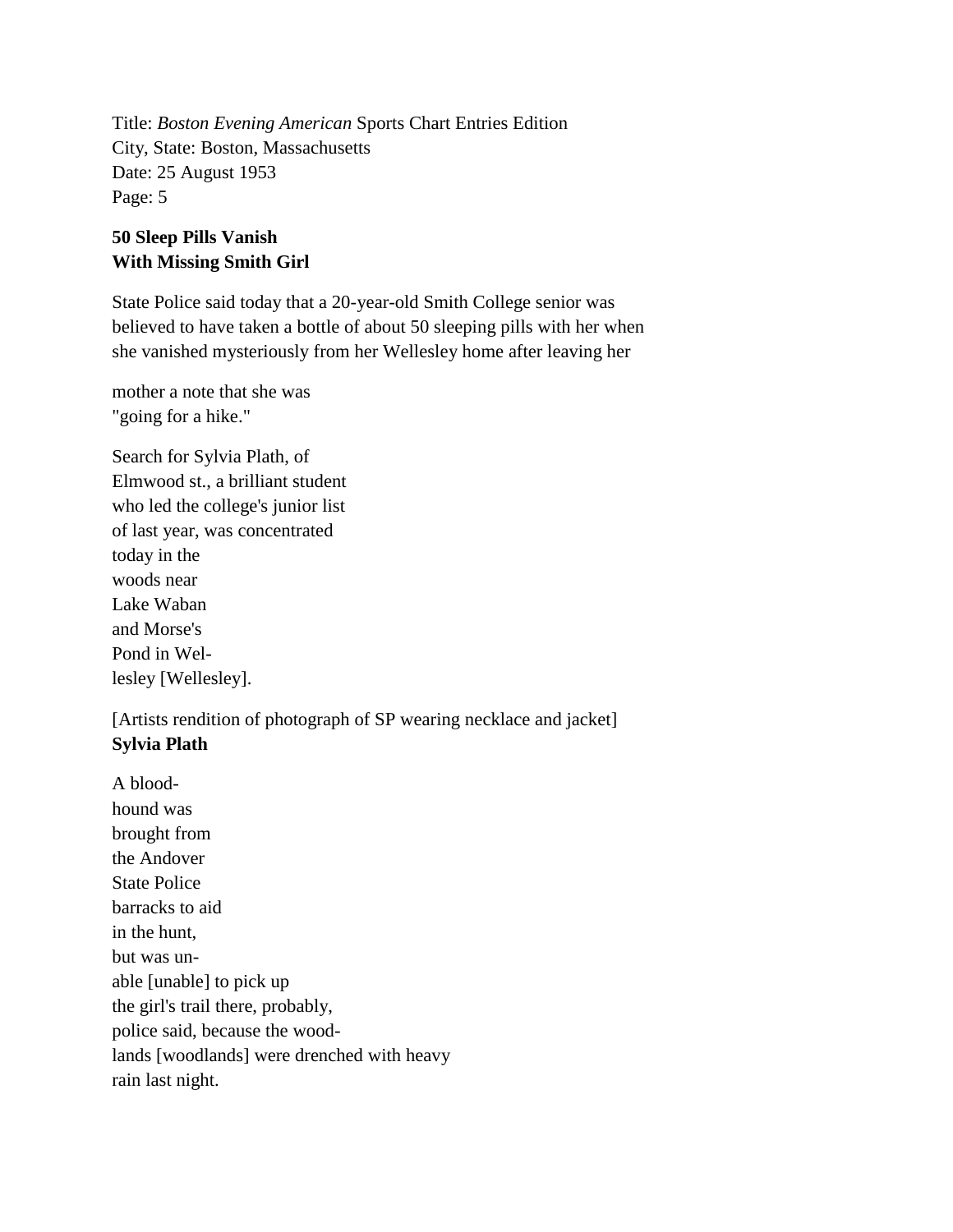Sylvia's mother, Mrs. Aurelia Plath, a Boston University professor [professor], told police that the Wellesley [Wellesley] woods, the banks of the Charles river, and Boston Common [Common] and the Public Garden were her daughter's favorite haunts when she went for walks. About 50 police and volunteers took part in the woods hunt today. A family friend, Col. Rex Gary, a former Army Intelligence officer [officer] was one of the searchers.

State Police said they did not learn until this noon that the bottle of sleeping pills was missing [missing] from the girl's room. The note which Sylvia left for her mother read:

## **"I'm going for a hike and will be back tomorrow."**

Mrs. Plath said she was hopeful [hopeful] that Sylvia would return today [today] as she promised, but agreed her daughter's note was most unusual [unusual] because the girl invariably kept her informed of her exact whereabouts.

The girl has been nervous and under a doctor's care for several months, her mother said and had been advised to devote less time to academic activities in the interest [interest] of her health.

Mrs. Plath said her daughter was on the verge of a breakdown